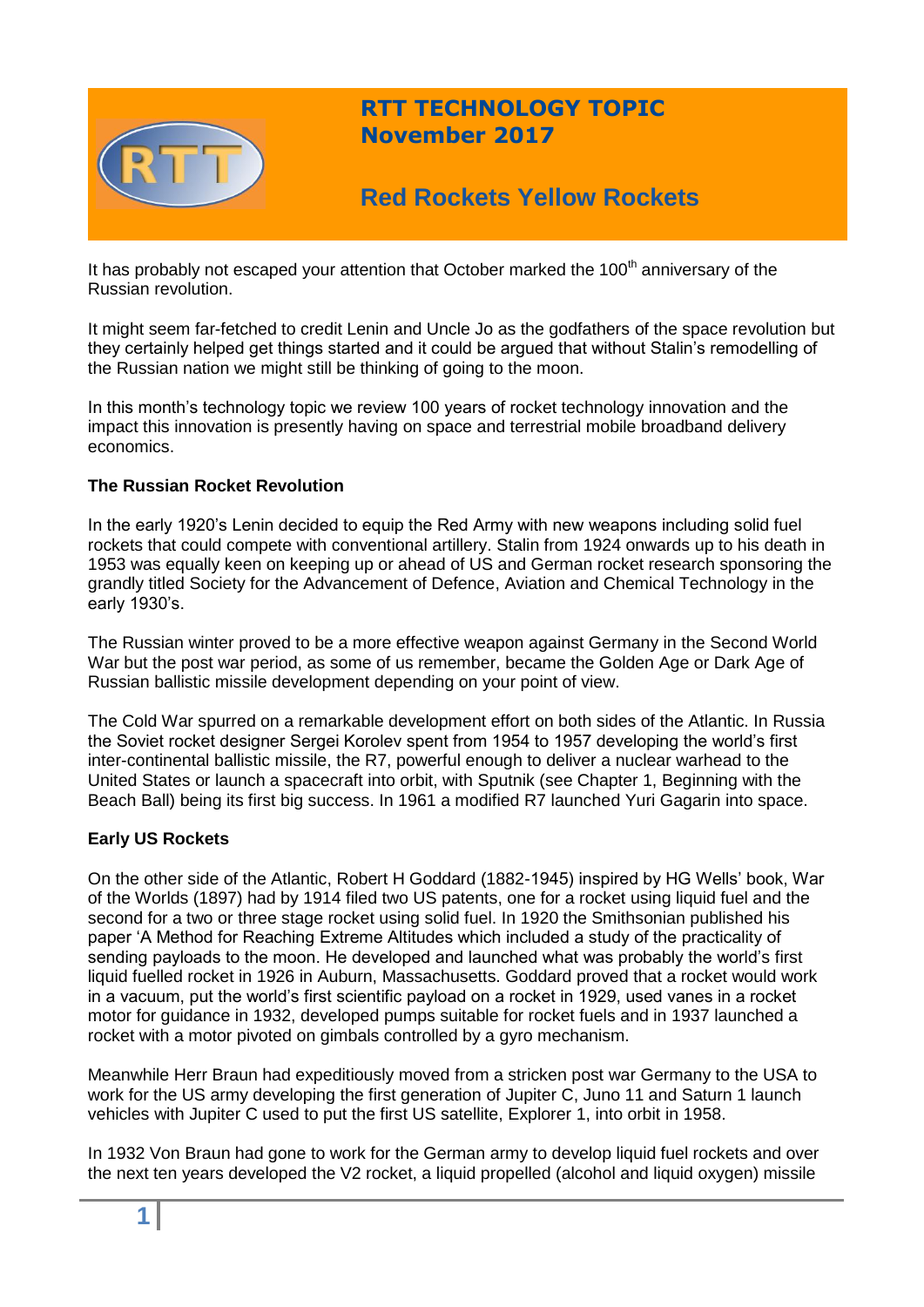14 meters long weighing 12000 kilogrammes capable of flying at 5600 kilometres per hour delivering a 700 kilogramme warhead to a target (Paris then London) up to 300 kilometres away. The motor typically burned for 60 seconds, pushing the rocket to around two kilometres per second rising to an altitude of about 90 kilometres.

In 1960 President Eisenhower moved rocket development away from the control of the army to the newly established National and Aeronautics and Space Administration (NASA) with a mission to produce a new generation of giant rockets to be known as the Saturn rockets. Herr Braun became Director of the Marshall Space Flight Centre and Chief Architect of the Saturn V launch vehicle.

Sixty years on this research and development behemoth is producing inspiring research on materials and manufacturing innovation which is literally fueling the 'new space' revolution. Wernher Von Braun died in Alexandria, Virginia, on June 16, 1977. His involvement in the Nazi party always remained controversial but his contribution to the US space industry is unparalleled.

### **European Rockets**

This is not of course purely a story of competing super powers.

In 1958, Charles De Gaulle, for some the hero of the anti-Nazi resistance movement during World War 11, returned to power in France and convinced himself that it would be naïve to depend on the US for military protection in the era of nuclear tipped intercontinental ballistic missiles at which point he committed France to full technological independence from the USA including complex and expensive research programmes on nuclear technology and rocketry.

You could debate the longer term wisdom of this decision though a probably unexpected outcome is that 60 years later France has an electricity grid fed by a higher percentage of nuclear power than any other country in the world. The guilty secret here is that you can only get a decent supply of weapons grade plutonium if you have a scale efficient uranium processing capability.

Britain was similarly disinclined to accept that it was a declining colonial power out paced by larger scale sovereign competition and managed to embark on some spectacular and in hindsight misjudged rocket based defence projects of which Blue Streak, started in 1965 and scrapped in 1970 was probably the most notable example.

On a positive note, spending arguably disproportionate sums of money on missile development has had produced a long term legacy of rocket technology capability both in France and the UK France is a major contributor and economic partner in the European Ariane expendable launch system used to launch GSO and LEO satellites from Kourou in French Guiana with the rockets manufactured under the authority of the European Space Agency and Centre National D'Etudes Spatiale with Airbus as the prime contractor. The UK has a robust and relatively competitive near and deep space systems industry, BAE Systems being an example

# **Rest of the World Rockets**

In practice a large part of present day rocket launch technology is the product of intercontinental ballistic missile development work initially in Russia and the US in the 1950's, China from the early 1960's, India from 1969, Brazil from the 1970's and more recently Israel, Iran and of course from 2012, North Korea. More than 70 countries claim to have space programmes including Malaysia, Indonesia, Egypt, Pakistan, and Egypt

On February 15<sup>th</sup> 2017, the Indian Space Research Organisation launched 104 satellites into orbit on a single rocket setting a new world record. The rocket's main cargo was a 714 kg satellite for earth observation but packaged with 103 Nano satellites weighing a combined 664 kg with the smallest weighing 1.1 kg. 90 of the Nano satellites are from a San Francisco company, Planet Inc. each weighing 4.5 kg that will send earth images back from space.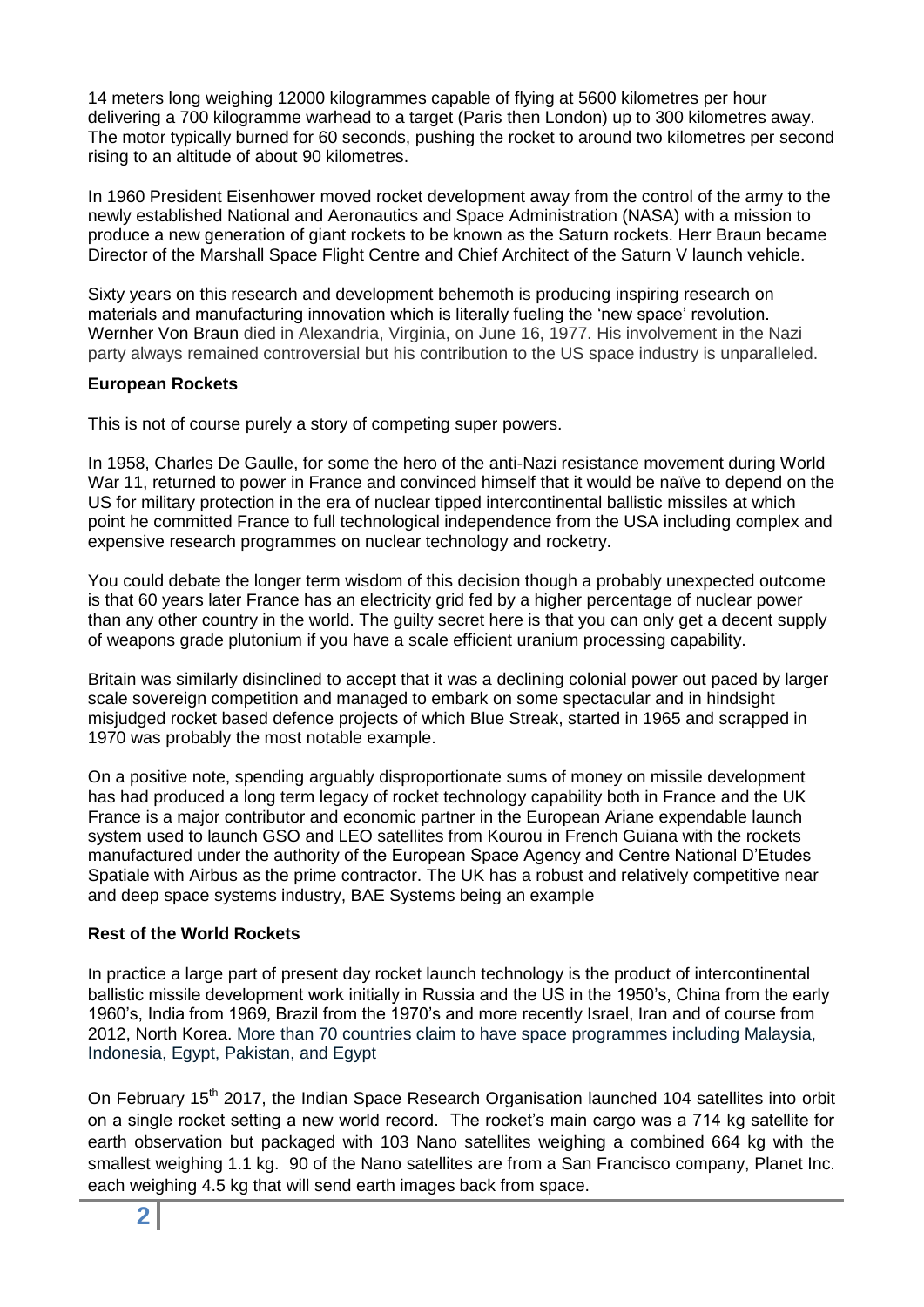Brazil claims to be developing the technology to send domestically made satellites into space with locally made rockets by 2020. Visiona, a private sector joint venture with state run telecom operator Telebras and Embraer SA, the world's third largest commercial plane maker are all part of an emerging rocket manufacturing and supply chain. The 2017 launch of the nation's first defence and communications satellite was a step towards this target of self-sufficiency with Thales SA and Ariana Space contracted to deliver the satellite into space supported by a large team of Brazilian engineers. The 5.8 tonne geostationary satellite will provide broadband internet to Brazil and secure communications for military and government employees.

In case you didn't know, Brazil is the fifth largest country in the world with a total area of 8 million square kilometres, similar to Australia but including 55,455 km of water. Indonesia is two million square kilometres. Africa is 30 million square kilometres. Continents trump countries in the bigness states. Although the present satellite build programme has a limited amount of home grown technology, the intention is to produce a micro satellite of 100 kilograms for launch into low earth orbit at 1000 kilometres for missions such as deforestation monitoring, tracking hydraulic reservoirs and monitoring 17000 kilometres of Brazilian border though this is dependent on the state of the Brazilian economy.

### **Chinese Rockets**

Rockets were invented by the Chinese in the  $13<sup>th</sup>$  Century so they had a head start on the rest of the world. The latest big rocket from China is the Long March 5, the first of this big rocket series not to use solid fuel boosters. The liquid oxygen and kerosene powered Long March 5 has a payload of 14000 kilograms to GSO transfer orbit or 25,000 kilograms to low earth orbit, close to the capability of the US Delta 4 Heavy rockets. China placed a lander and rover on the moon in 2013 and in 2016 sent two taikonauts, Chinese astronauts, into space to stay for 30 days on the Tiangong-2 space station. The next Long March 5 mission is scheduled to return to the moon and the rocket, and the two planned successors (Long March 6 and Long March7) are being designed to deliver an orbiter, lander and rover to Mars by 2020.

### **The rise of the new rocket men**

Sovereign investment in rocket technology is not the only option. In particular it can be observed that a new generation of aspiring space entrepreneurs are emerging with access to sufficient cash and borrowing facilities to develop private sector based rocket and launch technologies, including specifically reusable rockets.

These technologies are technically and commercially competitive with legacy rocket systems with the potential to deliver a major reduction in delivery cost .Space X in particular supports a mix of military and commercial payloads and is the first private sector space ship to have serviced the International Space Station having won the NASA International Space Station Cargo Resupply Services contract which it shares with Orbital ATK, now a division of Northrop Grumman. Last month, Space X delivered other ten Iridium Next satellites into space on one rocket and recovered all stages for reuse. Few days pass without another announcement from Mr Musk on his proposed Mars Mission. In parallel Jeff Bezos is putting one \$billion dollars per year into Blue Origin and Mr Branson is just about to send Mr and Mrs Clooney into space (Sandra Bullock is already there of course).

# **What does this mean for 5G?**

Well many of you are getting a bit bored with this ongoing narrative but reducing launch costs and improving reliability (reduced insurance costs) are critical to delivering space based communications at a price per bit which makes sense for 5G terrestrial backhaul and urban and